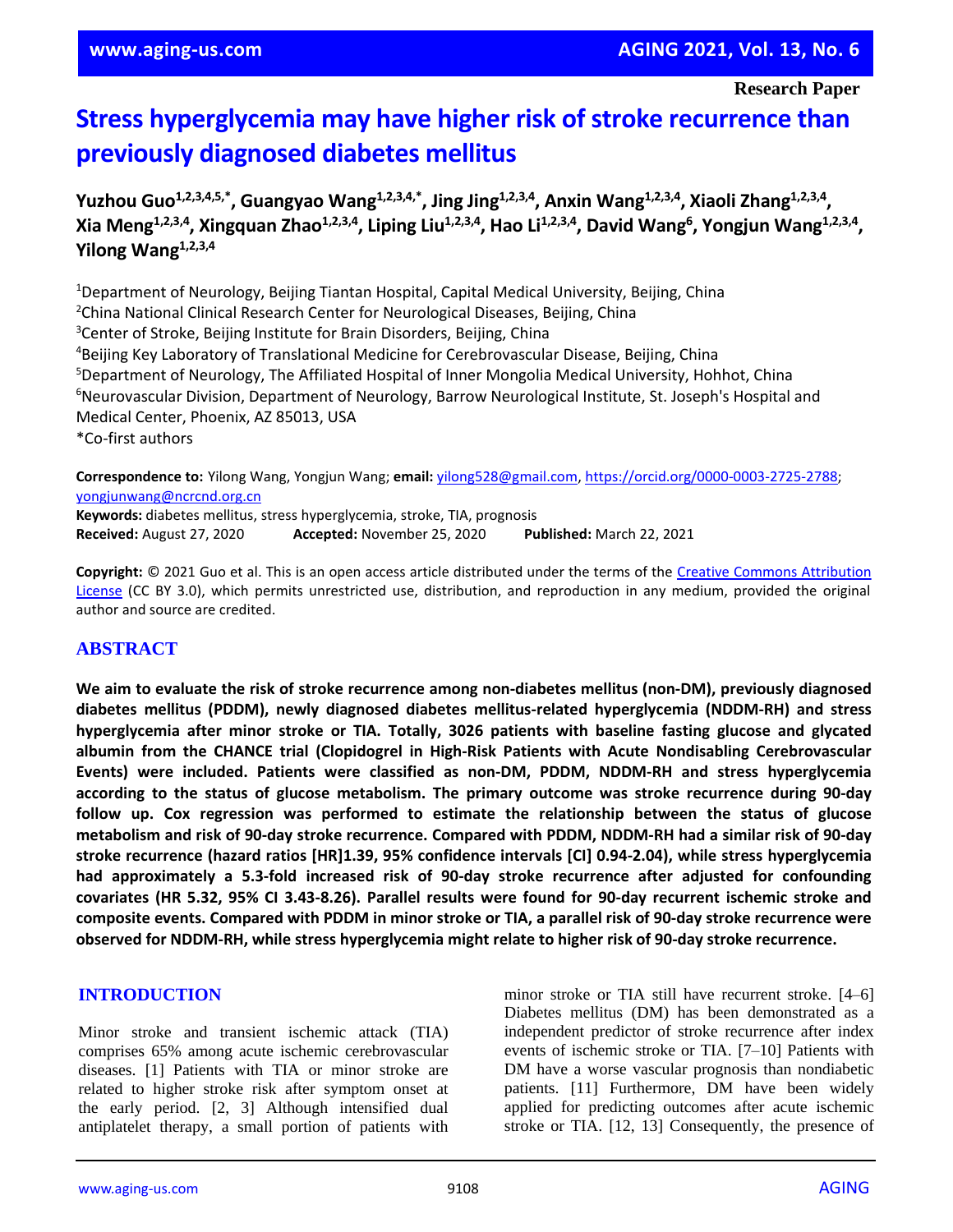pre-existing DM have received much attention in stroke patients. Newly diagnosed diabetes mellitus-related hyperglycemia (NDDM-RH) can predict one-year stroke recurrence, death, and poor functional outcome compared with non-diabetes mellitus (non-DM) in ischemic stroke. [14] Stress hyperglycemia has been identified as a predictor of stroke recurrence and poor outcome after TIA or ischemic stroke. [15, 16] A previous study has shown that NDDM was associated with higher risk of death [17] and more likely to have poorer functional outcome and more severe strokes than patients with previously diagnosed diabetes mellitus (PDDM). [18] However, very few studies have compared the risk of recurrent stroke among non-DM, PDDM, NDDM-RH and stress hyperglycemia after minor stroke or TIA. Previous studies have shown that patients with poor glucose control or diabetes mellitus were less sensitive to aspirin [19, 20] and the interaction of glucose metabolism status according to therapy of aspirin only or combination of clopidogrel and aspirin is uncertain.

We aim to investigate the associations of non-DM, PDDM, NDDM-RH and stress hyperglycemia with outcomes in patients with minor stroke or TIA from the Clopidogrel in High-risk patients with Acute Nondisabling Cerebrovascular Events (CHANCE) trial. In addition, we aim to evaluate the interaction effect of different glucose metabolism status by treatment of aspirin only or combination of clopidogrel and aspirin after minor stroke or TIA.

# **RESULTS**

#### **Baseline characteristics**

Among the 3044 consecutive patients enrolled in the prespecified biomarker substudy of CHANCE, 3026 (99.4%) patients with available fasting blood glucose and glycated albumin (GA) were included in this subanalysis. The median age of the total patients was 62.2 years and 66.5% of them were men. The median fasting blood glucose level was 5.5 mmol/L (interquartile, 4.9-6.5 mmol/L).

Among the 3026 patients, 2128 (70.3%), 611 (20.2%), 225 (7.4%), and 62 (2.0%) were identified as non-DM, PDDM, NDDM-RH and stress hyperglycemia, respectively. There were 2 (0.09%) patients with type 1 DM in the PDDM. Patients with PDDM had higher proportion of history of ischemic stroke, hypercholesterolemia, myocardial infarction and angina. Patients with NDDM-RH had a higher NIHSS score at admission. Patients with stress hyperglycemia were younger, and had higher proportion of male, overweight, smokers, history of hypertension, and had a

TIA as the qualifying event (Table 1). The medians and interquartile ranges of fasting blood glucose were 5.2 mmol/L (4.7-5.7 mmol/L), 7.7 mmol/L (6.1-9.9 mmol/L), 7.9 mmol/L (7.2-10.3 mmol/L), and 7.0 mmol/L (5.6-7.4 mmol/L) for patients with non-DM, PDDM, NDDM-RH, stress hyperglycemia, respectively  $(p < 0.001)$  (Supplementary Figure 1). The medians and interquartile ranges of GA were 15.6% (14.5-17.3%), 23.9 % (19.3-30.5%), 21.9% (18.0-29.0%), and 14.1% (13.2-14.8%) for patients with non-DM, PDDM, NDDM-RH, stress hyperglycemia, respectively ( $p <$ 0.001) (Supplementary Figure 1).

#### **Clinical outcomes**

Overall, 299 (9.9%) patients in this subgroup analysis developed stroke recurrence during 90-day follow up. Among all patients with 90-day stroke recurrence, 151 (7.1%), 80 (13.1%), 39 (17.3%), and 29 (46.8%) were patients with non-DM, PDDM, NDDM-RH and stress hyperglycemia, respectively (Table 2). No obvious interaction effect of mono-antiplatelet or dualantiplatelet therapy among the four groups were found for the risk of 90-day stroke recurrence ( $p_{interaction} = 0.15$ , Table 3).

Compared to patients with non-DM, those with PDDM had a 1.8-times risk of 90-day stroke recurrence (hazard ratios [HR]1.81, 95% confidence interval [CI] 1.38- 2.39, p < 0.001), NDDM-RH had a 2.5-times risk of 90 day stroke recurrence (HR 2.51, 95% CI 1.76-3.59,  $p <$ 0.001) and stress hyperglycemia had a 9.7-fold risk of 90-day stroke recurrence (HR 9.66, 95% CI 6.39-14.59,  $p < 0.001$ ), after adjusted for potential covariates. Compared with PDDM, NDDM-RH shown a similar risk of 90-day stroke recurrence (HR 1.39, 95% CI 0.94-2.04,  $p = 0.10$ , while stress hyperglycemia had approximately a 5.3-fold risk of 90-day stroke recurrence (HR 5.32, 95% CI 3.43-8.26,  $p < 0.001$ ), after adjusted for potential covariates. Parallel associations were showed for 90-day recurrent ischemic stroke and composite events. However, no safety concern was observed among the four groups by their glucose metabolism status (Table 2). Cumulative hazards of 90-day outcomes are shown in the Figure 1.

#### **DISCUSSION**

We found that compared with patients with non-DM, those with PDDM, NDDM-RH and stress hyperglycemia were related to higher risk of 90-day stroke recurrence after minor stroke or TIA in this subanalysis of the CHANCE trial. Compared with PDDM, NDDM-RH had a similar risk of 90-day stroke recurrence, while stress hyperglycemia was related to higher risk of 90-day stroke recurrence after minor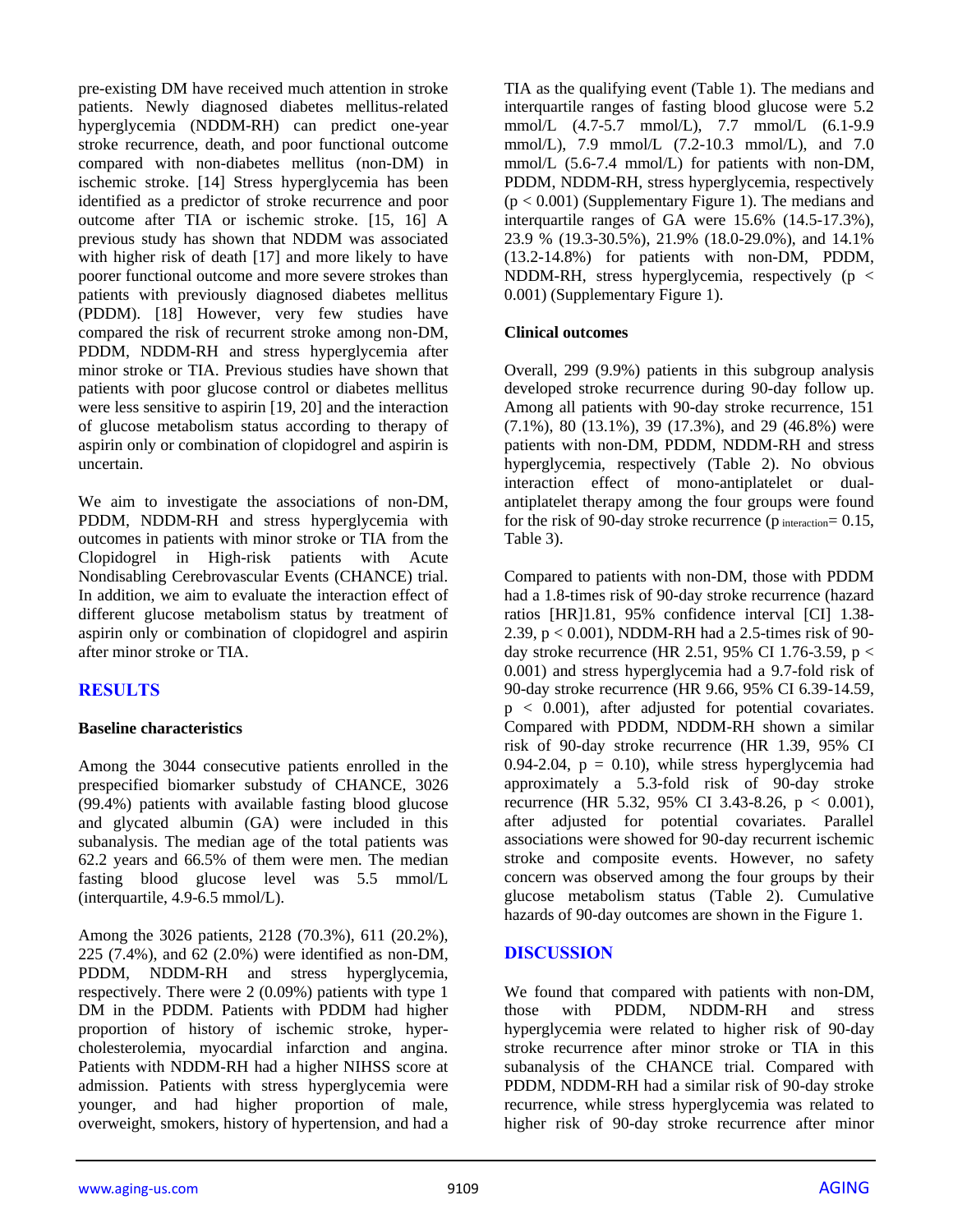|  |  | Table 1. Baseline characteristics of the patients by glucose metabolism status. |  |  |  |  |  |  |
|--|--|---------------------------------------------------------------------------------|--|--|--|--|--|--|
|--|--|---------------------------------------------------------------------------------|--|--|--|--|--|--|

| <b>Variables</b>                      | Non-DM,<br>PDDM,<br>$(n=2128)$<br>$(n=611)$ |                  | $NDDM-RH, (n=225)$ | Stress hyperglycemia,<br>$(n=62)$ | p value |
|---------------------------------------|---------------------------------------------|------------------|--------------------|-----------------------------------|---------|
| Age, y, median (IQR)                  | 61.8 (54.2-70.9)                            | 63.6 (56.3-71.9) | $61.5(55.5-72.9)$  | $60.0(52.5-66.8)$                 | 0.004   |
| Male, $n$ $(\%)$                      | 1459 (68.6)                                 | 364 (59.6)       | 140(62.2)          | 48 (77.4)                         | < 0.001 |
| Body mass index (kg/m2), median (IQR) | 24.4 (22.5-26.4)                            | 25.1 (23.4-26.8) | 24.8 (22.9-27.0)   | 25.5 (23.5-27.8)                  | < 0.001 |
| Hs-CRP (mg/L), median (IQR)           | $1.6(0.8-3.9)$                              | $2.0(0.9-4.5)$   | $2.3(1.1-5.8)$     | $1.9(1.0-4.5)$                    | < 0.001 |
| Medical history, n (%)                |                                             |                  |                    |                                   |         |
| Ischemic stroke                       | 385 (18.1)                                  | 143 (23.4)       | 39(17.3)           | 11(17.7)                          | 0.03    |
| <b>TIA</b>                            | 57(2.7)                                     | 27(4.4)          | 8(3.6)             | 2(3.2)                            | 0.18    |
| Myocardial infarction                 | 24(1.1)                                     | 27(4.4)          | 3(1.3)             | 0(0)                              | < 0.001 |
| Known atrial fibrillation or flutter  | 41 $(1.9)$                                  | 11(1.8)          | 5(2.2)             | 0(0)                              | 0.71    |
| Angina                                | 58 (2.7)                                    | 32(5.2)          | 3(1.3)             | 1(1.6)                            | 0.005   |
| Valvular heart disease                | 8(0.4)                                      | 1(0.2)           | 1(0.4)             | 0(0)                              | 0.81    |
| Hypertension                          | 1332 (62.6)                                 | 443 (72.5)       | 149(66.2)          | 48 (77.4)                         | < 0.001 |
| Hypercholesterolemia                  | 202(9.5)                                    | 94 (15.4)        | 16(7.1)            | 5(8.1)                            | < 0.001 |
| Current or previous smoking, n (%)    | 960(45.1)                                   | 228 (37.3)       | 77 (34.2)          | 30(48.4)                          | < 0.001 |
| Time to randomization, n (%)          |                                             |                  |                    |                                   | 0.06    |
| $<$ 12 hours                          | 1066(50.1)                                  | 311 (50.9)       | 92 (40.9)          | 32(51.6)                          |         |
| $\geq$ 12 hours                       | 1062 (49.9)                                 | 300 (49.1)       | 133 (59.1)         | 30(48.4)                          |         |
| NIHSS on admission, median (IQR)      | $1(0-2)$                                    | $2(1-2)$         | $2(1-3)$           | $2(0-2)$                          | 0.01    |
| Qualifying event, n (%)               |                                             |                  |                    |                                   | 0.003   |
| <b>TIA</b>                            | 584 (27.4)                                  | 160(26.2)        | 42(18.7)           | 25(40.3)                          |         |
| Minor stroke                          | 1544 (72.6)                                 | 451 (73.8)       | 183 (81.3)         | 37(59.7)                          |         |
| Group, $n$ $%$                        |                                             |                  |                    |                                   | 0.97    |
| Aspirin only                          | 1066(50.1)                                  | 308 (50.4)       | 116(51.6)          | 30(48.4)                          |         |
| $Clopidogrel + aspirin$               | 1062 (49.9)                                 | 303 (49.6)       | 109(48.4)          | 32(51.6)                          |         |
| Medications, n (%)                    |                                             |                  |                    |                                   |         |
| Antihypertensive                      | 783 (36.8)                                  | 235 (38.5)       | 80 (35.6)          | 19(30.6)                          | 0.60    |
| Lipid-lowering                        | 881 (41.4)                                  | 258 (42.2)       | 95 (42.2)          | 23(37.1)                          | 0.88    |

Abbreviations: non-DM, non-diabetes mellitus; PDDM, previously diagnosed diabetes mellitus; NDDM-RH, newly diagnosed diabetes mellitus-related hyperglycemia; TIA: transient ischemic attack; IQR: interquartile range; hs-CRP: high-sensitive Creactive protein; NIHSS: National Institutes of Health Stroke Scale.

stroke or TIA. Parallel associations were observed for 90-day recurrent ischemic stroke and composite events.

A cross-sectional study across China of 98658 individuals in 2010 has demonstrated that the prevalence of undiagnosed DM was 8.1%. [21] A hospital-based prospective cohort has indicated that 9.4% of stroke patients had NDDM according to random blood glucose levels>11.1mmol/L or fasting blood glucose levels>7.0 mmol/L and hemoglobin A1c (HbA1c) of  $\geq 6.5$  %. [18] After excluding patients with stress hyperglycemia from new detected

hyperglycemia during hospitalization, a 7.4 % prevalence of NDDM-RH in this analysis may accurately reflect the prevalence of undiagnosed DM in minor stroke or TIA. Stress hyperglycemia usually refers to transient hyperglycemia during acute illness. However, there is no guidelines specifically definition of stress hyperglycemia and the identification of such patients is complex. Because a part of patients without a history of DM and with fasting blood glucose >7mmol/L or hypoglycemic agents were classified as NDDM-RH in our study, the prevalence of stress hyperglycemia was lower than other studies. [22].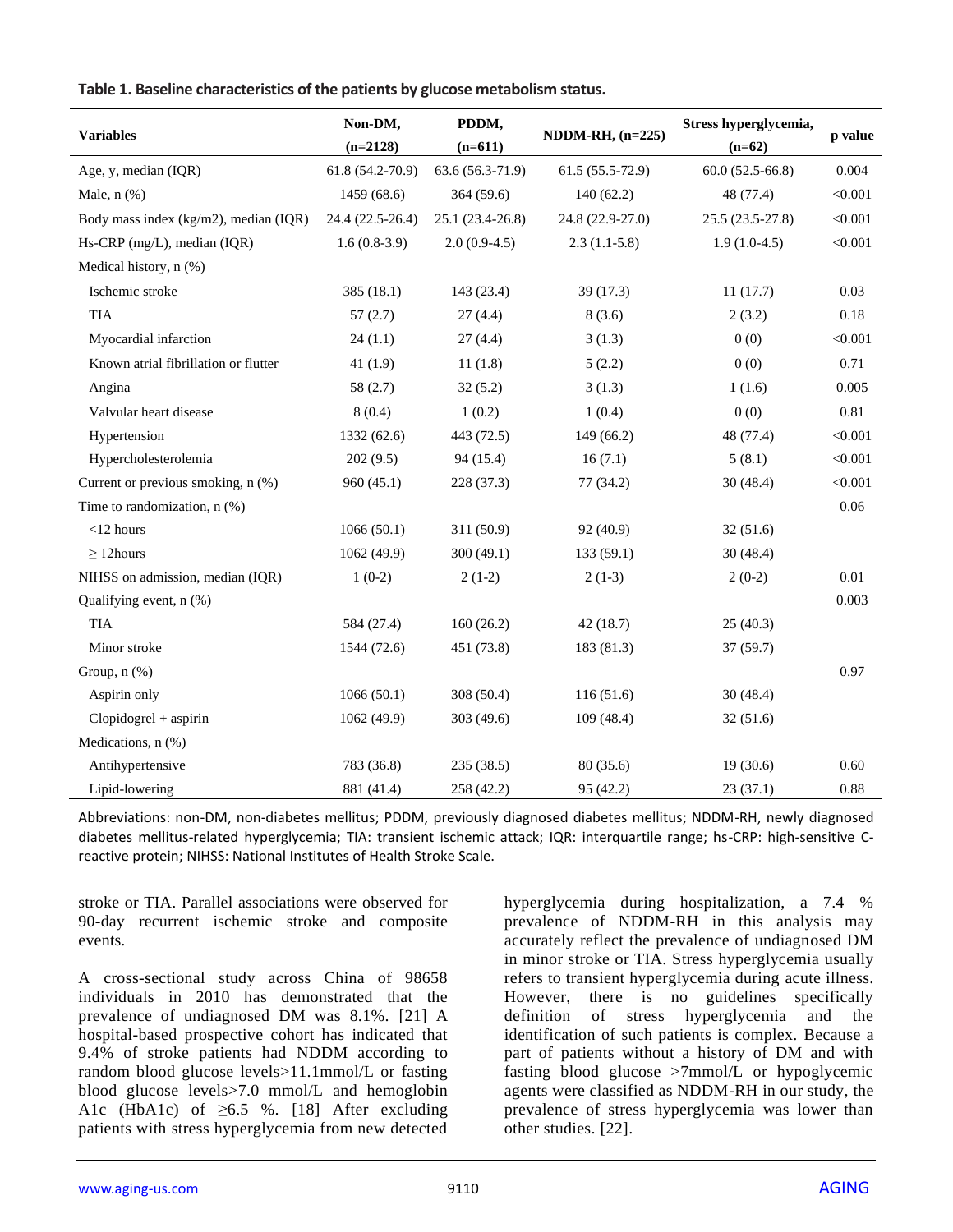| Table 2. Risk of outcomes within 90 days after minor stroke or TIA by glucose metabolism status. |  |
|--------------------------------------------------------------------------------------------------|--|
|--------------------------------------------------------------------------------------------------|--|

| <b>Outcomes</b>                      | Non-DM              | <b>PDDM</b>         | <b>NDDM-RH</b>    | Stress hyperglycemia  |
|--------------------------------------|---------------------|---------------------|-------------------|-----------------------|
| Stroke                               |                     |                     |                   |                       |
| Events, $n$ $(\%)$                   | 151(7.1)            | 80(13.1)            | 39(17.3)          | 29(46.8)              |
| Adjusted HR (95% CI)*                | Ref                 | $1.85(1.41-2.43)$   | $2.61(1.83-3.71)$ | $9.97(6.68-14.88)$    |
| Adjusted HR (95% CI) <sup>#</sup>    | Ref                 | $1.81(1.38-2.39)$   | $2.51(1.76-3.59)$ | $9.66(6.39-14.59)$    |
| Adjusted HR (95% CI) <sup>*</sup>    | $0.54(0.41-0.71)$   | Ref                 | $1.41(0.96-2.07)$ | $5.39(3.51-8.28)$     |
| Adjusted HR $(95\% \text{ CI})^{\#}$ | $0.55(0.42-0.73)$   | Ref                 | $1.39(0.94-2.04)$ | $5.32(3.43 - 8.26)$   |
| Ischemic stroke                      |                     |                     |                   |                       |
| Events, $n$ $(\%)$                   | 147(6.9)            | 78 (12.8)           | 39(17.3)          | 29(46.8)              |
| Adjusted HR (95% CI) <sup>*</sup>    | Ref                 | $1.85(1.41-2.44)$   | $2.68(1.88-3.81)$ | $10.18(6.82 - 15.20)$ |
| Adjusted HR $(95\% \text{ CI})^{\#}$ | Ref                 | $1.81(1.37-2.40)$   | $2.60(1.82-3.71)$ | $9.96(6.59-15.06)$    |
| Adjusted HR (95% CI) <sup>*</sup>    | $0.54(0.41-0.71)$   | Ref                 | $1.45(0.98-2.12)$ | $5.50(3.57 - 8.47)$   |
| Adjusted HR $(95\% \text{ CI})^{\#}$ | $0.55(0.42-0.73)$   | Ref                 | $1.43(0.97-2.12)$ | $5.50(3.54 - 8.54)$   |
| Composite events <sup>‡</sup>        |                     |                     |                   |                       |
| Events, $n$ $(\%)$                   | 151(7.1)            | 81(13.3)            | 40(17.8)          | 29(46.8)              |
| Adjusted HR (95% CI) <sup>*</sup>    | Ref                 | $1.88(1.43-2.46)$   | $2.69(1.89-3.81)$ | $9.97(6.68-14.87)$    |
| Adjusted HR $(95\% \text{ CI})^{\#}$ | Ref                 | $1.84(1.40-2.43)$   | $2.59(1.82-3.69)$ | $9.66(6.39-14.58)$    |
| Adjusted HR (95% CI)*                | $0.53(0.41-0.70)$   | Ref                 | $1.43(0.98-2.09)$ | $5.31(3.46-8.15)$     |
| Adjusted HR $(95\% \text{ CI})^{\#}$ | $0.54(0.41-0.72)$   | Ref                 | $1.41(0.96-2.06)$ | $5.24(3.38-8.13)$     |
| Any bleeding                         |                     |                     |                   |                       |
| Events, $n$ $(\%)$                   | 43(2.0)             | 14(2.3)             | 1(0.4)            | 1(1.6)                |
| Adjusted HR (95% CI)*                | Ref                 | $1.13(0.62 - 2.08)$ | $0.24(0.03-1.71)$ | $1.40(0.19-10.17)$    |
| Adjusted HR (95% CI) <sup>#</sup>    | Ref                 | $1.28(0.68-2.39)$   | $0.26(0.04-1.93)$ | $1.57(0.21 - 11.65)$  |
| Adjusted HR (95% CI)*                | $0.88(0.48-1.62)$   | Ref                 | $0.21(0.03-1.59)$ | $1.23(0.16-9.43)$     |
| Adjusted HR $(95\% \text{ CI})^{\#}$ | $0.78(0.42 - 1.46)$ | Ref                 | $0.21(0.03-1.58)$ | $1.23(0.16-9.53)$     |

Abbreviations: non-DM, non-diabetes mellitus; PDDM, previously diagnosed diabetes mellitus; NDDM-RH, newly diagnosed diabetes mellitus-related hyperglycemia; hs-CRP: high-sensitive C-reactive protein. \*adjusted for age and sex. #adjusted for age, sex, body mass index, hs-CRP, history of ischemic stroke, TIA, myocardial infarction, known atrial fibrillation or flutter, angina, valvular heart disease, hypertension and hypercholesterolemia, smoking status, NIHSS score on admission, qualifying events of minor stroke or TIA, randomized treatment of aspirin alone or clopidogrel plus aspirin, use of antihypertensive medications, and statin medications. <sup>‡</sup>Composite events: stroke, myocardial infarction, or death from cardiovascular causes.

The proportion of type 1 DM was 0.09% among patients with PDDM in our study. A population-based registry study has shown that incidence per 100000 persons years of type 1 DM was 2.68 for 10-14 years with a peak and 0.69 for  $\geq$ 30 years. The incidence of type 1 DM decreased steadily with age. [23] Another cohort study enrolled Chinese adults aged from 35 to 74 years has shown that the incidence of type 2 DM was 9.6 and 9.2 per 1000 persons years for men and women, respectively. [24] Therefore, the rate of NDDM-RH caused by type 1 DM may be very low in our study, compared to those caused by type 2 DM.

DM has been verified as a distinct risk factor of recurrent stroke after ischemic stroke or TIA. [7–10, 25] A previous study has revealed that NDDM-RH in Chinese patients with acute ischemic stroke was related to 1-year poor outcome. [14] PDDM and NDDM-RH were related to elevated risk of 90-day stroke recurrence in minor stroke or TIA in this study, which was in keeping with the previous research. [14] Patients with NDDM-RH have a similarly poor prognosis in acute myocardial infarction underwent an operation of percutaneous coronary intervention as those with PDDM. [26] Stress hyperglycemia has been demonstrated as a distinct risk factor for in-hospital death and 90-day stroke recurrence after ischemic stroke. [15, 16] However, little research has compared the risk of 90-day stroke recurrence between PDDM, NDDM-RH, and stress hyperglycemia after minor stroke and TIA. Our study added evidence that compared with PDDM, NDDM-RH had a similar risk of 90-day stroke recurrence, while stress hyperglycemia had higher risk of 90-day stroke recurrence after minor stroke and TIA.

These results in our study were conflict with a previous study which demonstrated that in acute ischemic stroke stress hyperglycemia not distinctly associated with unfavorable outcome. [22] Acute ischemic stroke has traditionally been classified as five etiological subtypes based upon the trial of ORG 10172 in acute stroke treatment (TOAST) criteria: 1) cardioembolism, 2) large-artery atherosclerosis, 3) small-vessel occlusion, 4) stroke of other determined, and 5) stroke of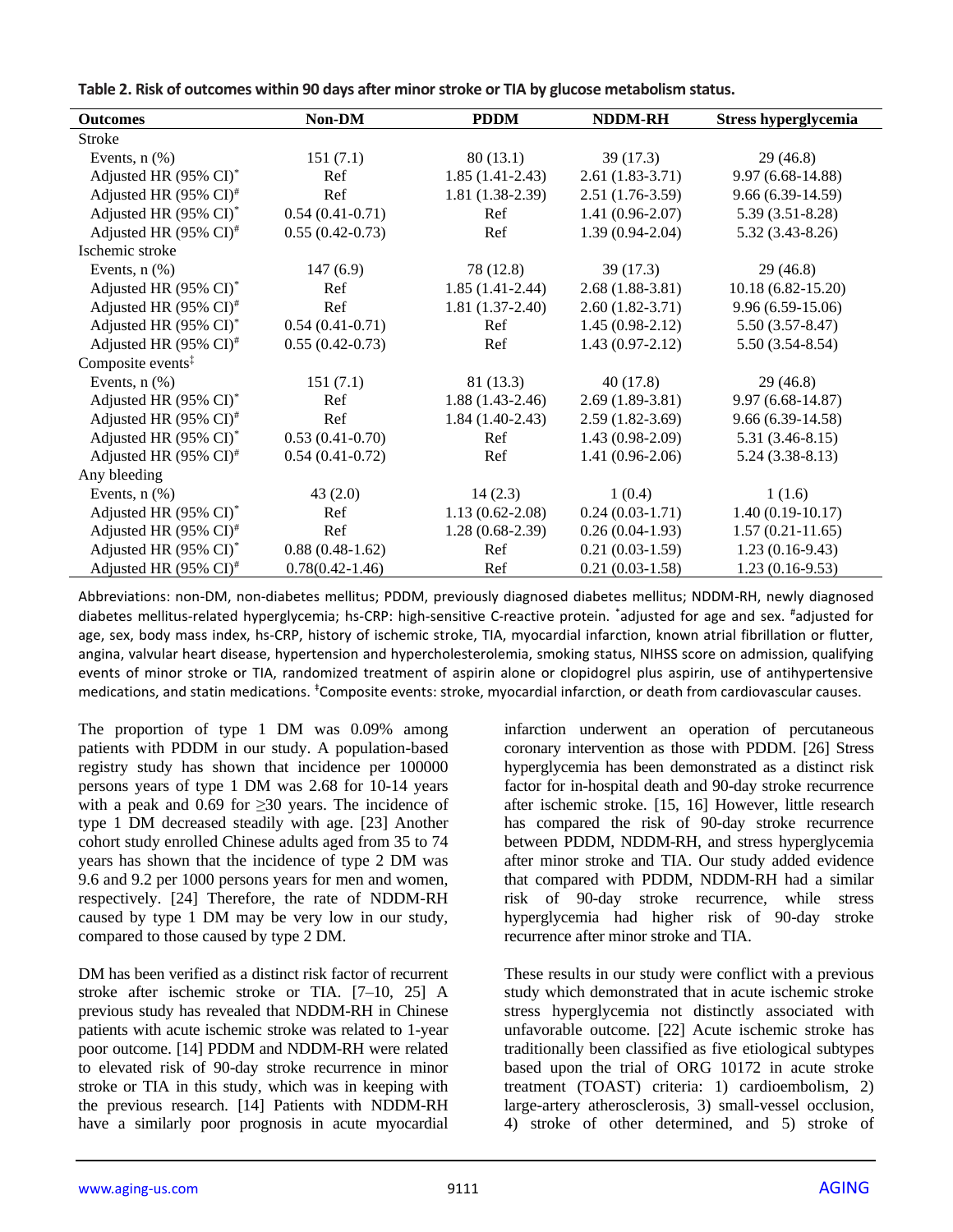| <b>Glucose</b><br>metabolism<br>status | <b>Aspirin</b> |                  | Clopidogrel-<br>aspirin |                | Model 1 <sup>*</sup>                        |         |                            | Model $2^{\#}$                                 |            |                            |
|----------------------------------------|----------------|------------------|-------------------------|----------------|---------------------------------------------|---------|----------------------------|------------------------------------------------|------------|----------------------------|
|                                        | No.            | Events, n<br>(%) | No.                     | Events,<br>n(% | <b>Adjusted HR</b><br>$(95\% \text{ CI})^*$ | p value | p value for<br>interaction | <b>Adjusted HR</b><br>$(95\% \text{ CI})^{\#}$ | p<br>value | p value for<br>interaction |
| Non-DM                                 | 106<br>6       | 91(8.5)          | 106<br>$\gamma$         | 60(5.6)        | $0.66(0.47-0.91)$                           | 0.01    | 0.24                       | $0.65(0.47-0.91)$                              | 0.01       | 0.15                       |
| <b>PDDM</b>                            | 308            | 48(15.6)         | 303                     | 32(10.6)       | $0.66(0.42-1.04)$                           | 0.07    |                            | $0.64(0.40-1.01)$                              | 0.05       |                            |
| NDDM-RH                                | 116            | 21(18.1)         | 109                     | 18(16.5)       | $0.90(0.48-1.70)$                           | 0.75    |                            | $0.98(0.49-1.95)$                              | 0.96       |                            |
| <b>Stress</b><br>hyperglycemia         | 30             | 21(70.0)         | 32                      | 8(25.0)        | $0.35(0.15-0.79)$                           | 0.01    |                            | $0.28(0.10-0.76)$                              | 0.01       |                            |

**Table 3. Risk of stroke recurrence within 90 days for clopidogrel-aspirin combined therapy compared with aspirin alone.**

Abbreviations: non-DM, non-diabetes mellitus; PDDM, previously diagnosed diabetes mellitus; NDDM-RH, newly diagnosed diabetes mellitus-related hyperglycemia; hs-CRP: high-sensitive C-reactive protein. \*adjusted for age and sex. #adjusted for age, sex, body mass index, hs-CRP, history of ischemic stroke, TIA, myocardial infarction, known atrial fibrillation or flutter, angina, valvular heart disease, hypertension and hypercholesterolemia, smoking status, NIHSS score on admission, qualifying events of minor stroke or TIA, randomized treatment of aspirin alone or clopidogrel plus aspirin, use of antihypertensive medications, and statin medications.

undetermined. [27] Different subtypes of stroke indicate various etiologies and different clinical prognosis. [28, 29] Compared with the previous study, the CHANCE trial excluded cardioembolic stroke and only enrolled non-cardioembolic high-risk TIA or minor stroke within first 24 hours. [6] Our study population was substantially different from the previous study in terms of etiology of stroke and severity of stroke. Therefore, we infer that specific population in the CHANCE trial may cause the discrepancy.

Compared with PDDM, NDDM-RH had a similar risk of 90-day stroke recurrence after minor stroke or TIA, which may be attributed to several reasons. First, we hypothesize that the most important reason is the low awareness of DM in China. [21] The proportion of patients with diabetes knowing of their diabetes is only 40 % in patients aged 60 years or older. [30] Diabetes untreated for long periods may cause severe vascular damage. Second, the levels of fasting plasma glucose were similar in patients with NDDM-RH and PDDM in our study. Third, patients with PDDM and NDDM-RH tended to have higher levels of hs-CRP, which might be a potential cause for the similar higher risk of 90-day stroke recurrence in PDDM and NDDM-RH after minor stroke or TIA. [31].

Several aspects may account for the phenomenon that stress hyperglycemia had higher risk of 90-day stroke



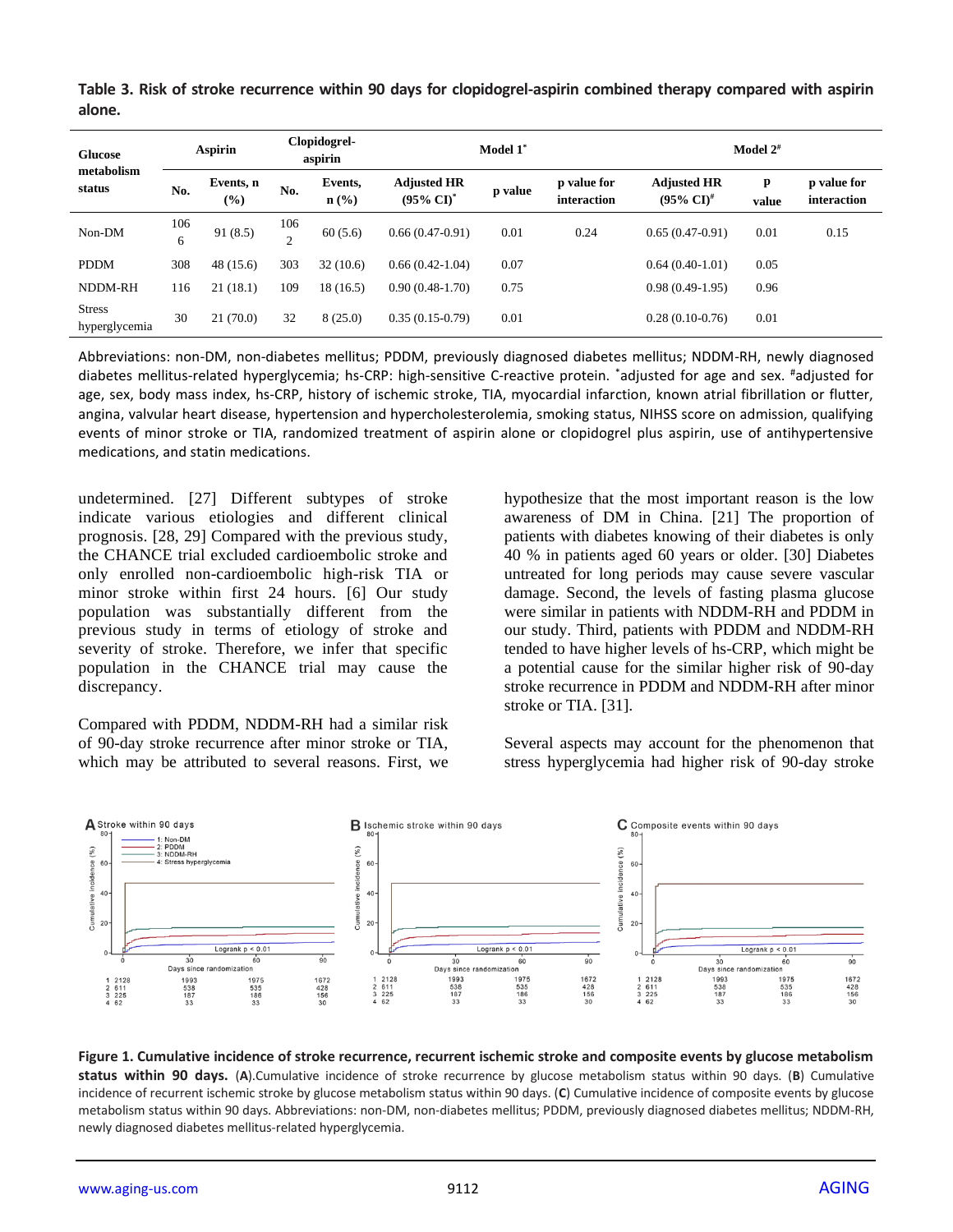recurrence compared to PDDM after minor stroke or TIA. Firstly, stress hyperglycemia is relative hyperglycemia at risk of critical illness caused by neuro-hormonal derangements and inflammatory response. [32] Secondly, compared with chronic sustained hyperglycemia, fluctuations of blood glucose has a more specific striking impact on oxidative stress [33] and impairs endothelial function. [34] Acute hyperglycemia can increase circulating cytokine concentrations by an oxidative mechanism. [35] These are the critical factors that contribute to cerebral vascular events. Furthermore, a general population has shown that fluctuation of fasting blood glucose significantly increased the risk of cardiovascular diseases in the general individuals. [36] However, future large-scale cohorts are needed to explain this association.

We found that clopidogrel and aspirin was related to lower risk of 90-day stroke recurrence in non-DM and stress hyperglycemia compared with aspirin only, and these associations were not observed in patients with PDDM and NDDM-RH. However, no interaction effect of antiplatelet therapy among the four groups for the risk of 90-day stroke recurrence was observed. This may be ascribed to the small sampling size of our analysis. Caution is still required in our interpretations for lack of follow-up of dynamic glucose and glycated albumin. Future largescale studies are needed to illustrate the interaction of antiplatelet therapy by different status of glucose metabolism status.

This study had several limitations. First, since we didn't measure oral glucose tolerance tests and HbA1c, NDDM-RH was based upon fasting blood glucose, GA, and using of hypoglycemic medications during hospitalization, which may have led to misclassification of the groups. Second, patients with self-reported history of DM diagnosed by physician at admission were defined as PDDM. Data from self-reported information was not as precise as data from detailed medical records. Nevertheless, our well-designed randomized controlled trial may make up for this deficiency to some extent. Third, the dynamic changes of GA and fasting blood glucose were not available in the CHANCE trial. Future studies with dynamic changes of those biomarkers are needed. Fourth, patients enrolled in the CHANCE was confined to acute noncardioembolic high-risk TIA or minor stroke within 24 hours. Our findings may be not inapplicable to other subtypes or moderate to severe acute ischemic stroke. Hence, the results of our study should be interpreted carefully and are needed to be confirmed in the future large-scale studies.

In conclusion, our study demonstrated that PDDM, NDDM-RH and stress hyperglycemia were related to higher risk of 90-day stroke recurrence in minor stroke or TIA. Compared with PDDM, NDDM-RH had a similar risk of 90-day stroke recurrence, while stress hyperglycemia was related to higher risk of 90-day stroke recurrence in minor stroke or TIA. Early identification and rigid management of NDDM-RH and stress hyperglycemia may help to decrease the 90-day stroke risk after minor stroke or TIA.

# **MATERIALS AND METHODS**

#### **Study design and population**

Description regarding the rationale and design of the CHANCE trial have been reported in detail. [6, 37] Briefly, it was a randomized, double-blind, placebocontrolled clinical trial carried out in 114 hospitals in China from October 1, 2009 to July 30, 2012. In total, 5170 patients with non-cardioembolic minor stroke or high-risk TIA within 24 hours were randomly assigned to the treatment regimens of aspirin only or clopidogrel plus aspirin. Inclusion criteria for the CHANCE trial are summarized as follows: 1) at least 40 years of age; 2) having an acute minor ischemic stroke (NIHSS  $\leq$  3) or high-risk TIA (ABCD<sup>2</sup>  $\geq$  4); 3) able to take study medications within 24 hours after onset. There were 73 (64%) prespecified hospitals took part in the biomarker substudy on a voluntary basis. This biomarker substudy of CHANCE consecutively recruited 3044 patients.

Ethics approval was granted by the Ethics Committee all participating sites. All patients or their representatives provided written informed consent. CHANCE was registered with ClinicalTrials.gov (Number: NCT00979589).

#### **Data collection**

Patient baseline information including age, sex, height, weight, history of DM, hypertension, smoking status, hypercholesterolemia, ischemic stroke, TIA, atrial fibrillation or flutter, myocardial infarction, coronary heart disease, angina, and NIHSS at admission were recorded by trained and certified interviewers masked to randomization by means of face-to-face interviews. Plasma glucose measurements after overnight fasting were performed within 48 hours after admission.

#### **Measurement of GA and hs-CRP**

Fasting venous blood was collected from each fasting patient participating in the biomarker substudy within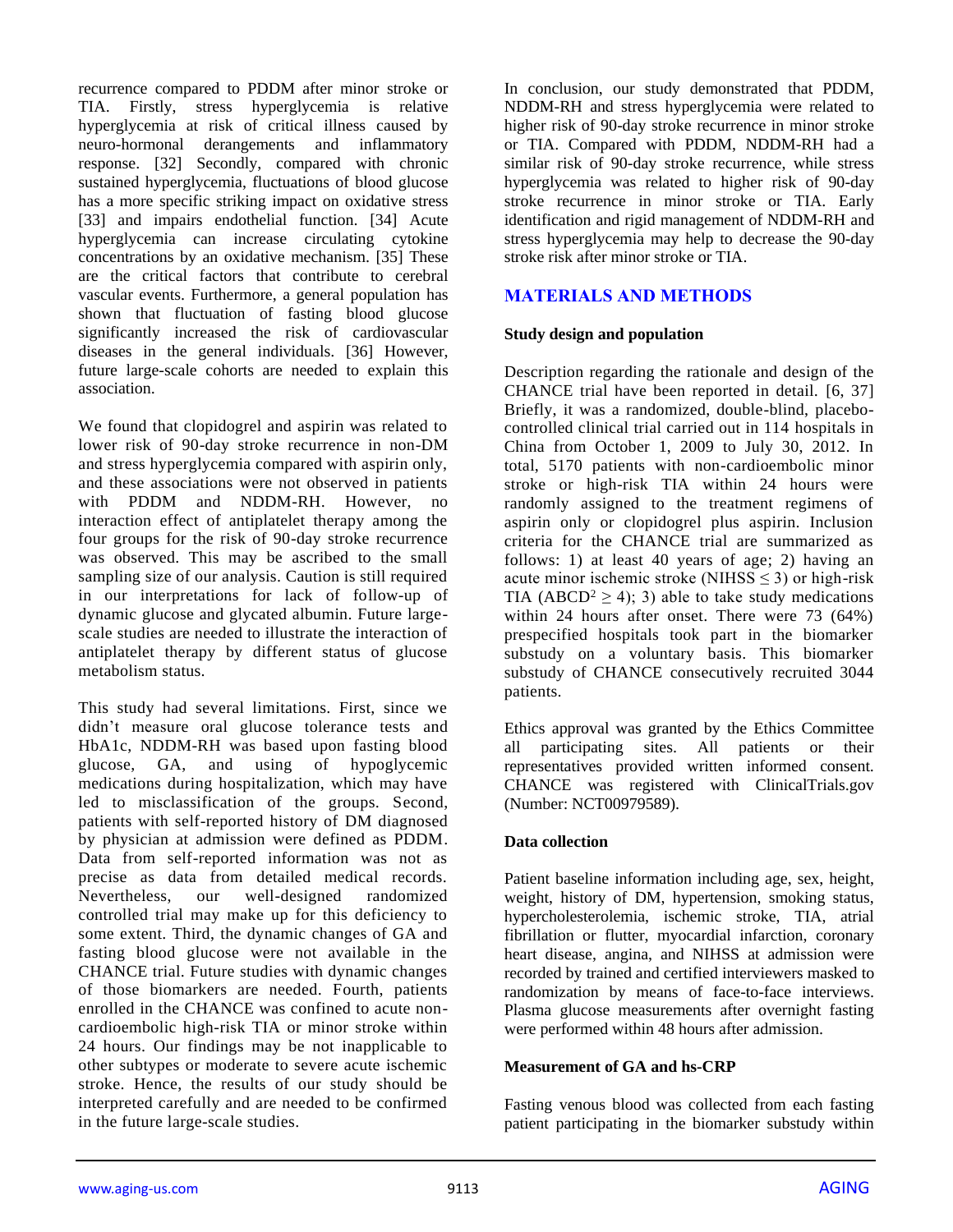24±12 hours after randomization. Blood samples were collected by face-to-face interviews at each center and delivered through cold-chain to Beijing Tiantan Hospital and stored at −80° C. GA assay was centrally measured with a specific equipment (catalog number 4085-717; Ruiyuan Bio-Technique Co.Ltd., Ningbo, China) through a Roche Modular P800 system. We used the percentage of total serum albumin to express the levels of GA. [38, 39] Hs-CRP was measured through a turbidimetric immunoassay (Ji'en Technique Co Ltd, Shanghai, China) on a Roche Modular P800 system (Roche, Basel, Switzerland). [31] All measurements were centrally conducted by laboratory technicians who were not informed of study assignments and clinical outcomes of patients.

#### **Groups according to glucose metabolism status**

Non-DM were defined if patients met all of the following criteria: (1) without a history of physiciandiagnosed DM; (2) fasting plasma glucose  $\langle 7.0 \rangle$ mmol/L; (3) without using hypoglycemic medications during hospitalization. PDDM was defined based on the self-reported history of physician-diagnosed DM. According to a GA level of  $\geq$ 15.5% was the optimal cut point that may predict the presence of early-stage diabetes, [40] patients without a history of physiciandiagnosed DM but with fasting plasma glucose $\geq 7.0$ mmol/L, or used medications to decrease blood glucose levels for any reason during hospitalization were classified as NDDM-RH or stress hyperglycemia. NDDM-RH was identified if patients without a history of DM fulfilled these two inclusion criteria: (1) using medications to decrease blood sugar levels for any reason during hospitalization, or fasting plasma glucose≥ 7.0 mmol/L; [8, 41] (2) GA level of  $\geq$ 15.5%. Stress hyperglycemia was identified if patients without a history of DM fulfilled these two inclusion criteria: (1) using medications to decrease blood sugar levels for any reason during hospitalization, or fasting plasma glucose $\geq$  7.0 mmol/L; [8, 41] (2) GA level of  $< 15.5\%$ .

#### **Follow-up and outcome assessment**

Patients were followed up by trained site coordinators at 90 days. [6] The primary efficacy outcome was a 90 day stroke recurrence (including ischemic or hemorrhagic stroke). The secondary efficacy outcomes were 90-day recurrent ischemic stroke and composite events (including ischemic stroke, hemorrhagic stroke, myocardial infarction, or vascular causes of death). Safety outcome was any bleeding during 90-day follow up. Any event related to the outcomes was are adjudicated by the central adjudication committee who were not informed of the study treatment assignments.

#### **Statistical analysis**

Categorical variables were expressed as frequencies (percentage) and continuous variables were expressed as medians (interquartile ranges). Categorical variables were estimated by  $\chi^2$  test. Continuous variables were estimated with Kruskal-Wallis test. To estimate the interaction effect of glucose metabolism status by treatment assignments on the 90-day stroke recurrence, we analyzed different glucose metabolism status  $\times$ treatment assignment on incident of 90-day stroke recurrence by using multivariable Cox models. We performed multivariable Cox regression models to estimate the relationship between different glucose metabolism status and outcomes. Two models were performed. In the first model, age and sex were adjusted. In the second model, all the baseline variables listed in the Table 1 were adjusted. Adjusted hazard ratios (HR) with 95 % confidence intervals (CI) were reported. Cumulative probability of 90-day stroke recurrence, recurrent ischemic stroke and composite events were constructed by Kaplan-Meier curves.

All tests were two-sided and we considered a p value less than 0.05 as statistically significance. Data analysis were done with SAS software, version 9.4 (SAS Institute Inc., Cary, NC).

# **Abbreviations**

NDDM-RH: newly diagnosed diabetes mellitus-related hyperglycemia; PDDM: previously diagnosed diabetes mellitus; TIA: transient ischemic attack; CHANCE: Clopidogrel in High-Risk Patients With Acute Nondisabling Cerebrovascular Events; non-DM: nondiabetes mellitus; GA: glycated albumin; HR: hazard ratios; CI: confidence intervals; DM: Diabetes mellitus; NIHSS: National Institutes of Health Stroke Scale.

# **AUTHOR CONTRIBUTIONS**

Yuzhou Guo: Study concept and design, data analysis and interpretation, manuscript drafting; Guangyao Wang: Study concept and design, data analysis and interpretation, manuscript drafting; Jing Jing: Data acquisition, study supervision or coordination; Anxin Wang: Data analysis and interpretation, manuscript revising; Xiaoli Zhang: Data analysis and interpretation, manuscript revising; Xia Meng: Data acquisition, study supervision or coordination; Xingquan Zhao: Data acquisition, study supervision or coordination; Liping Liu: Data acquisition, study supervision or coordination; Hao Li: Study supervision, data interpretation, and commented on the drafts; David Wang: Study supervision, data interpretation, and commented on the drafts; Yongjun Wang: Study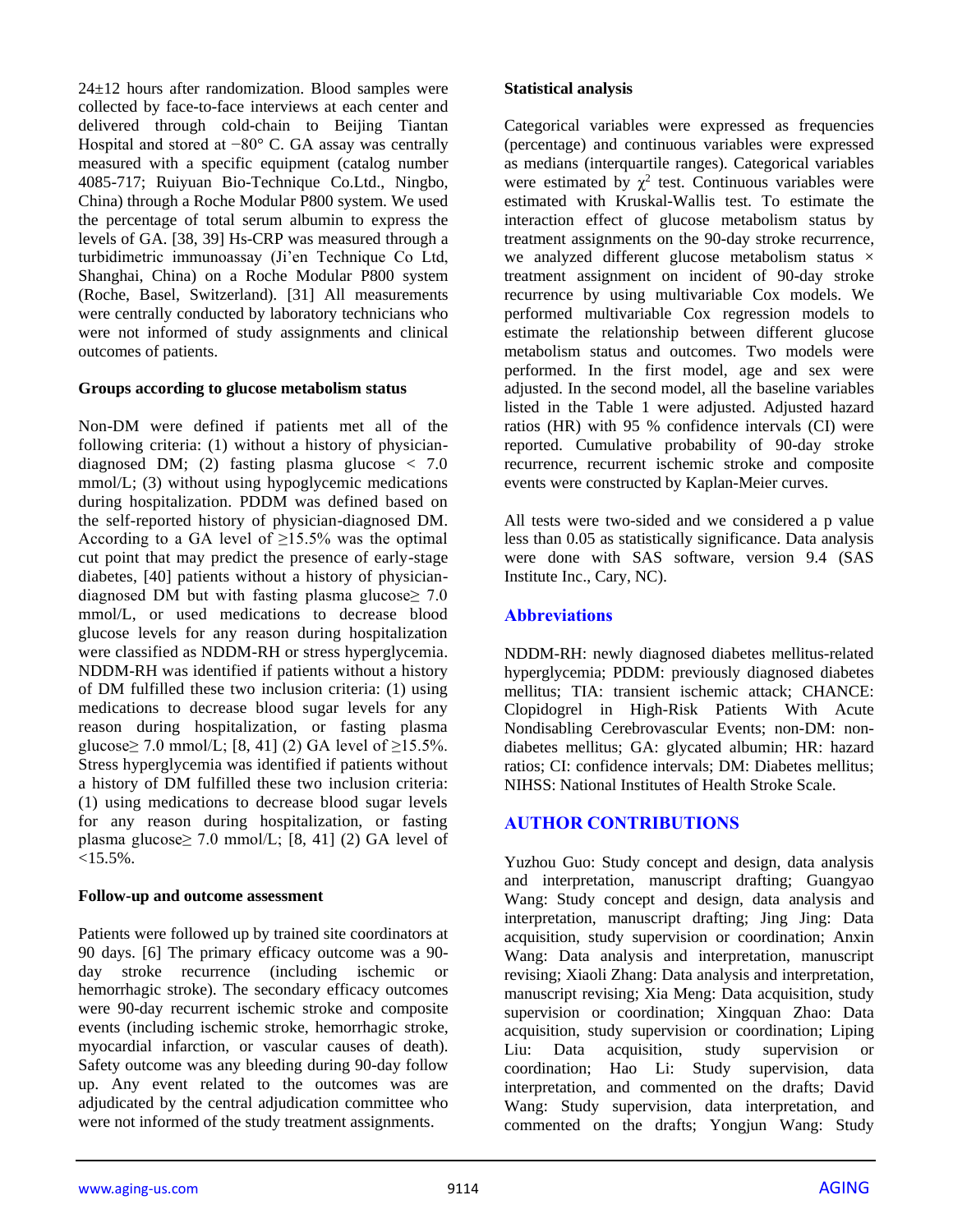concept and design, data acquisition, data analysis, obtaining funding and interpretation; Yilong Wang: Study concept and design, data analysis and interpretation obtaining funding, study supervision or coordination; Yuzhou Guo and Guangyao Wang are cofirst authors; Yilong Wang and Yongjun Wang are cocorresponding authors.

# **ACKNOWLEDGMENTS**

We thank all participating hospitals, physicians and nurses in the CNANCE trial.

# **CONFLICTS OF INTEREST**

The authors declare that they have no conflicts of interest.

# **FUNDING**

The study was supported by grants from the National Natural Science Foundation of China (81825007), the Ministry of Science and Technology of the People's Republic of China (2017YFC1307900, 2017YFC1307905, 2018YFC1312903 and 2018YFC1311706), Beijing Outstanding Young Scientist Program, BJJWZYJH01201910025030, the third batch of National Ten Thousand Talents Plan, the Beijing Municipal Science and Technology Commission (D171100003017002, D171100003017001 and 2016000021223TD03).

#### **REFERENCES**

1. von Weitzel-Mudersbach P, Andersen G, Hundborg HH, Johnsen SP. Transient ischemic attack and minor stroke are the most common manifestations of acute cerebrovascular disease: a prospective, populationbased study—the Aarhus TIA study. Neuroepidemiology. 2013; 40:50–55.

<https://doi.org/10.1159/000341696> PMID[:23075482](https://pubmed.ncbi.nlm.nih.gov/23075482)

- 2. Johnston SC, Gress DR, Browner WS, Sidney S. Shortterm prognosis after emergency department diagnosis of TIA. JAMA. 2000; 284:2901–06. <https://doi.org/10.1001/jama.284.22.2901> PMID[:11147987](https://pubmed.ncbi.nlm.nih.gov/11147987)
- 3. Coull AJ, Lovett JK, Rothwell PM, and Oxford Vascular Study. Population based study of early risk of stroke after transient ischaemic attack or minor stroke: implications for public education and organisation of services. BMJ. 2004; 328:326. <https://doi.org/10.1136/bmj.37991.635266.44> PMID[:14744823](https://pubmed.ncbi.nlm.nih.gov/14744823)
- 4. Johnston SC, Easton JD, Farrant M, Barsan W, Conwit RA, Elm JJ, Kim AS, Lindblad AS, Palesch YY, and Clinical

Research Collaboration, Neurological Emergencies Treatment Trials Network, and the POINT Investigators. Clopidogrel and Aspirin in Acute Ischemic Stroke and High-Risk TIA. N Engl J Med. 2018; 379:215–25. <https://doi.org/10.1056/NEJMoa1800410> PMI[D:29766750](https://pubmed.ncbi.nlm.nih.gov/29766750)

- 5. Yang Y, Zhou M, Zhong X, Wang Y, Zhao X, Liu L, Wang Y. Dual versus mono antiplatelet therapy for acute non-cardioembolic ischaemic stroke or transient ischaemic attack: a systematic review and metaanalysis. Stroke Vasc Neurol. 2018; 3:107–16. <https://doi.org/10.1136/svn-2018-000168> PMI[D:30022798](https://pubmed.ncbi.nlm.nih.gov/30022798)
- 6. Wang Y, Wang Y, Zhao X, Liu L, Wang D, Wang C, Wang C, Li H, Meng X, Cui L, Jia J, Dong Q, Xu A, et al, and CHANCE Investigators. Clopidogrel with aspirin in acute minor stroke or transient ischemic attack. N Engl J Med. 2013; 369:11–19.

<https://doi.org/10.1056/NEJMoa1215340> PMI[D:23803136](https://pubmed.ncbi.nlm.nih.gov/23803136)

- 7. Shou J, Zhou L, Zhu S, Zhang X. Diabetes is an independent risk factor for stroke recurrence in stroke patients: a meta-analysis. J Stroke Cerebrovasc Dis. 2015; 24:1961–68. [https://doi.org/10.1016/j.jstrokecerebrovasdis.2015.0](https://doi.org/10.1016/j.jstrokecerebrovasdis.2015.04.004) [4.004](https://doi.org/10.1016/j.jstrokecerebrovasdis.2015.04.004) PMID[:26166420](https://pubmed.ncbi.nlm.nih.gov/26166420)
- 8. Jia Q, Zhao X, Wang C, Wang Y, Yan Y, Li H, Zhong L, Liu L, Zheng H, Zhou Y, Wang Y. Diabetes and poor outcomes within 6 months after acute ischemic stroke: the China National Stroke Registry. Stroke. 2011; 42:2758–62.

<https://doi.org/10.1161/STROKEAHA.111.621649> PMI[D:21852614](https://pubmed.ncbi.nlm.nih.gov/21852614)

- 9. Peters SA, Huxley RR, Woodward M. Diabetes as a risk factor for stroke in women compared with men: a systematic review and meta-analysis of 64 cohorts, including 775,385 individuals and 12,539 strokes. Lancet. 2014; 383:1973–80. [https://doi.org/10.1016/S0140-6736\(14\)60040-4](https://doi.org/10.1016/S0140-6736(14)60040-4) PMI[D:24613026](https://pubmed.ncbi.nlm.nih.gov/24613026)
- 10. Sanders LM, Srikanth VK, Blacker DJ, Jolley DJ, Cooper KA, Phan TG. Performance of the ABCD2 score for stroke risk post TIA: meta-analysis and probability modeling. Neurology. 2012; 79:971–80. <https://doi.org/10.1212/WNL.0b013e31825f9d02> PMI[D:22700810](https://pubmed.ncbi.nlm.nih.gov/22700810)
- 11. Putaala J, Liebkind R, Gordin D, Thorn LM, Haapaniemi E, Forsblom C, Groop PH, Kaste M, Tatlisumak T. Diabetes mellitus and ischemic stroke in the young: clinical features and long-term prognosis. Neurology. 2011; 76:1831–37.

<https://doi.org/10.1212/WNL.0b013e31821cccc2> PMI[D:21606455](https://pubmed.ncbi.nlm.nih.gov/21606455)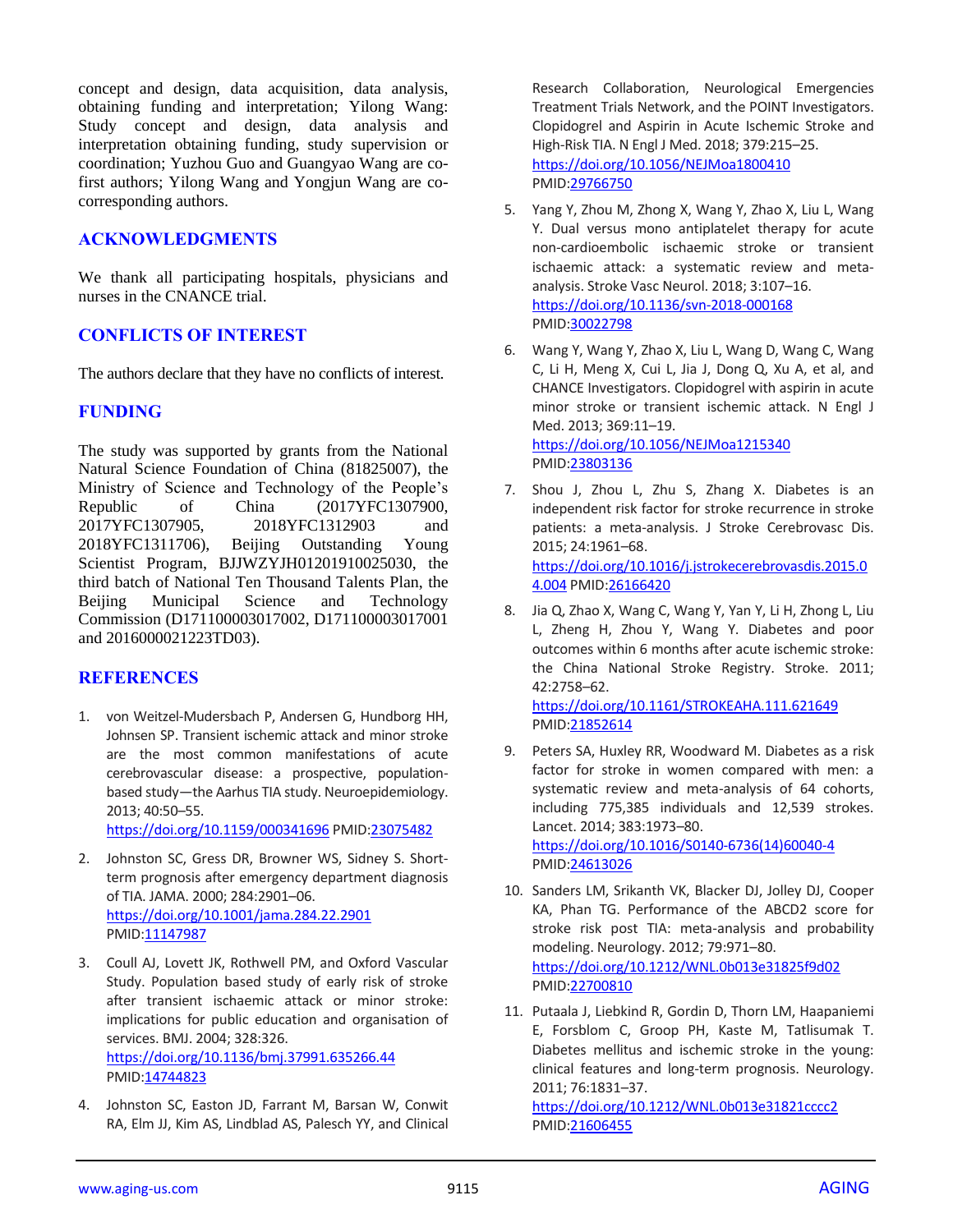- 12. Weimar C, Diener HC, Alberts MJ, Steg PG, Bhatt DL, Wilson PW, Mas JL, Röther J, and REduction of Atherothrombosis for Continued Health Registry Investigators. The Essen stroke risk score predicts recurrent cardiovascular events: a validation within the REduction of Atherothrombosis for Continued Health (REACH) registry. Stroke. 2009; 40:350–54. <https://doi.org/10.1161/STROKEAHA.108.521419> PMID[:19023098](https://pubmed.ncbi.nlm.nih.gov/19023098)
- 13. Johnston SC, Rothwell PM, Nguyen-Huynh MN, Giles MF, Elkins JS, Bernstein AL, Sidney S. Validation and refinement of scores to predict very early stroke risk after transient ischaemic attack. Lancet. 2007; 369:283–92. [https://doi.org/10.1016/S0140-6736\(07\)60150-0](https://doi.org/10.1016/S0140-6736(07)60150-0) PMID[:17258668](https://pubmed.ncbi.nlm.nih.gov/17258668)
- 14. Jing J, Pan Y, Zhao X, Zheng H, Jia Q, Li H, Guan L, Liu L, Wang C, Meng X, He Y, Wang Y, Wang Y. Prognosis of ischemic stroke with newly diagnosed diabetes mellitus according to hemoglobin A1c criteria in Chinese population. Stroke. 2016; 47:2038–44. <https://doi.org/10.1161/STROKEAHA.116.013606> PMID[:27382009](https://pubmed.ncbi.nlm.nih.gov/27382009)
- 15. Capes SE, Hunt D, Malmberg K, Pathak P, Gerstein HC. Stress hyperglycemia and prognosis of stroke in nondiabetic and diabetic patients: a systematic overview. Stroke. 2001; 32:2426–32. <https://doi.org/10.1161/hs1001.096194> PMID[:11588337](https://pubmed.ncbi.nlm.nih.gov/11588337)
- 16. Pan Y, Cai X, Jing J, Meng X, Li H, Wang Y, Zhao X, Liu L, Wang D, Johnston SC, Wei T, Wang Y, and CHANCE Investigators. Stress hyperglycemia and prognosis of minor ischemic stroke and transient ischemic attack: the CHANCE study (clopidogrel in high-risk patients with acute nondisabling cerebrovascular events). Stroke. 2017; 48:3006–11. <https://doi.org/10.1161/STROKEAHA.117.019081> PMID[:29051218](https://pubmed.ncbi.nlm.nih.gov/29051218)
- 17. Kiers L, Davis SM, Larkins R, Hopper J, Tress B, Rossiter SC, Carlin J, Ratnaike S. Stroke topography and outcome in relation to hyperglycaemia and diabetes. J Neurol Neurosurg Psychiatry. 1992; 55:263–70. <https://doi.org/10.1136/jnnp.55.4.263> PMI[D:1583510](https://pubmed.ncbi.nlm.nih.gov/1583510)
- 18. Mapoure YN, Ba H, Ayeah CM, Kenmegne C, Luma HN, Njamnshi AK. Acute stroke patients with newly diagnosed diabetes mellitus have poorer outcomes than those with previously diagnosed diabetes mellitus. J Stroke Cerebrovasc Dis. 2018; 27:2327–35. [https://doi.org/10.1016/j.jstrokecerebrovasdis.2018.0](https://doi.org/10.1016/j.jstrokecerebrovasdis.2018.04.017) [4.017](https://doi.org/10.1016/j.jstrokecerebrovasdis.2018.04.017) PMID[:29784608](https://pubmed.ncbi.nlm.nih.gov/29784608)
- 19. Ertugrul DT, Tutal E, Yildiz M, Akin O, Yalçin AA, Ure OS, Yilmaz H, Yavuz B, Deveci OS, Ata N, Küçükazman M. Aspirin resistance is associated with glycemic control,

the dose of aspirin, and obesity in type 2 diabetes mellitus. J Clin Endocrinol Metab. 2010; 95:2897–901. <https://doi.org/10.1210/jc.2009-2392> PMID[:20382685](https://pubmed.ncbi.nlm.nih.gov/20382685)

- 20. Sacco M, Pellegrini F, Roncaglioni MC, Avanzini F, Tognoni G, Nicolucci A, and PPP Collaborative Group. Primary prevention of cardiovascular events with lowdose aspirin and vitamin E in type 2 diabetic patients: results of the Primary Prevention Project (PPP) trial. Diabetes Care. 2003; 26:3264–72. <https://doi.org/10.2337/diacare.26.12.3264> PMI[D:14633812](https://pubmed.ncbi.nlm.nih.gov/14633812)
- 21. Xu Y, Wang L, He J, Bi Y, Li M, Wang T, Wang L, Jiang Y, Dai M, Lu J, Xu M, Li Y, Hu N, et al, and 2010 China Noncommunicable Disease Surveillance Group. Prevalence and control of diabetes in Chinese adults. JAMA. 2013; 310:948–59. <https://doi.org/10.1001/jama.2013.168118>

PMI[D:24002281](https://pubmed.ncbi.nlm.nih.gov/24002281)

- 22. Tziomalos K, Dimitriou P, Bouziana SD, Spanou M, Kostaki S, Angelopoulou SM, Papadopoulou M, Giampatzis V, Savopoulos C, Hatzitolios AI. Stress hyperglycemia and acute ischemic stroke in-hospital outcome. Metabolism. 2017; 67:99–105. <https://doi.org/10.1016/j.metabol.2016.11.011> PMI[D:28081783](https://pubmed.ncbi.nlm.nih.gov/28081783)
- 23. Weng J, Zhou Z, Guo L, Zhu D, Ji L, Luo X, Mu Y, Jia W, and T1D China Study Group. Incidence of type 1 diabetes in China, 2010-13: population based study. BMJ. 2018; 360:j5295. <https://doi.org/10.1136/bmj.j5295> PMI[D:29298776](https://pubmed.ncbi.nlm.nih.gov/29298776)
- 24. Xue H, Wang C, Li Y, Chen J, Yu L, Liu X, Li J, Cao J, Deng Y, Guo D, Yang X, Huang J, Gu D. Incidence of type 2 diabetes and number of events attributable to abdominal obesity in China: a cohort study. J Diabetes. 2016; 8:190–98. <https://doi.org/10.1111/1753-0407.12273>

PMI[D:25619275](https://pubmed.ncbi.nlm.nih.gov/25619275)

- 25. Wardlaw JM, Brazzelli M, Chappell FM, Miranda H, Shuler K, Sandercock PA, Dennis MS. ABCD2 score and secondary stroke prevention: meta-analysis and effect per 1,000 patients triaged. Neurology. 2015; 85:373–80. <https://doi.org/10.1212/WNL.0000000000001780> PMI[D:26136519](https://pubmed.ncbi.nlm.nih.gov/26136519)
- 26. Ertelt K, Brener SJ, Mehran R, Ben-Yehuda O, McAndrew T, Stone GW. Comparison of outcomes and prognosis of patients with versus without newly diagnosed diabetes mellitus after primary percutaneous coronary intervention for ST-elevation myocardial infarction (the HORIZONS-AMI study). Am J Cardiol. 2017; 119:1917–23.

<https://doi.org/10.1016/j.amjcard.2017.03.016> PMI[D:28427734](https://pubmed.ncbi.nlm.nih.gov/28427734)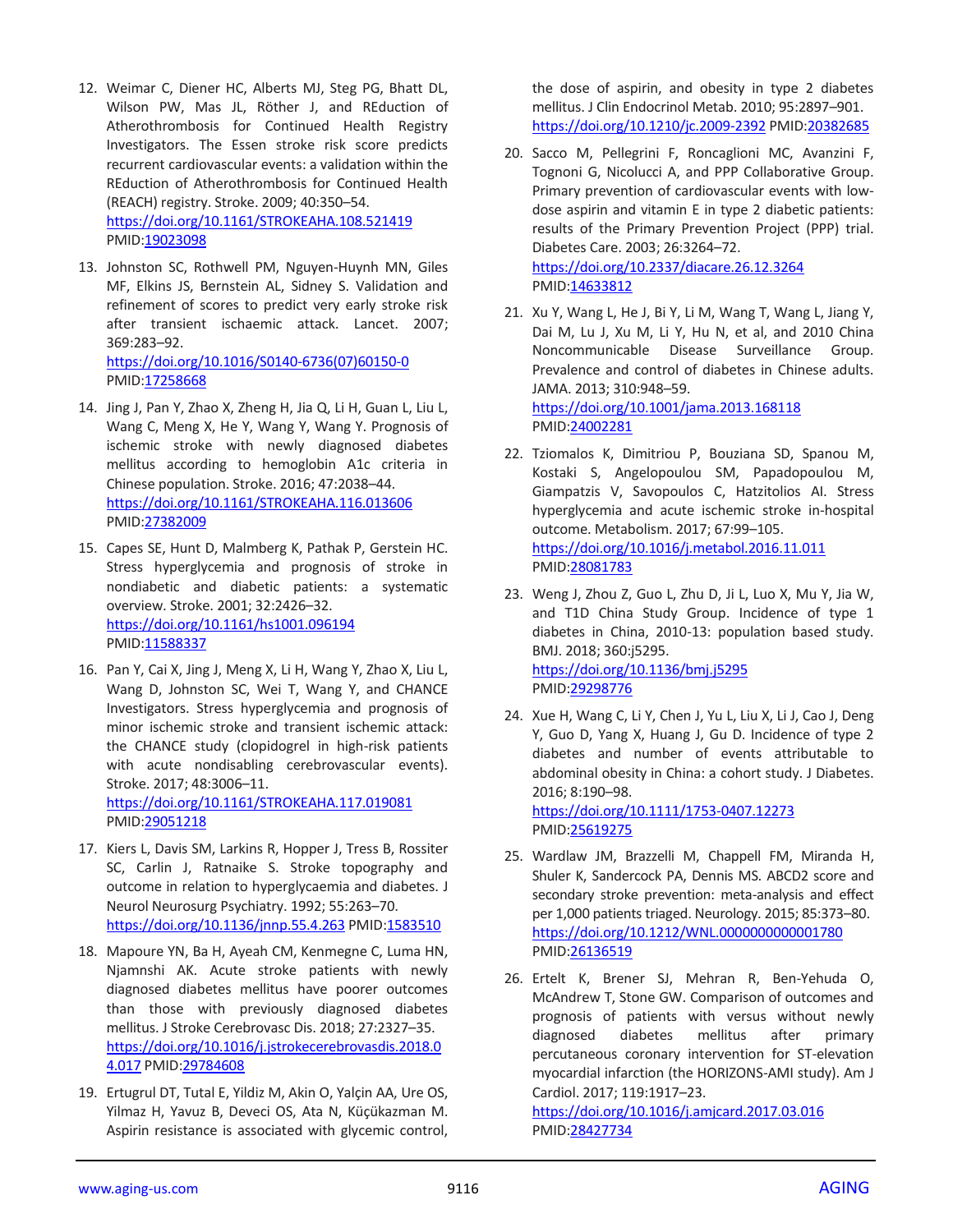- 27. Adams HP Jr, Bendixen BH, Kappelle LJ, Biller J, Love BB, Gordon DL, Marsh EE 3rd. Classification of subtype of acute ischemic stroke. Definitions for use in a multicenter clinical trial. TOAST. Trial of Org 10172 in Acute Stroke Treatment. Stroke. 1993; 24:35–41. <https://doi.org/10.1161/01.str.24.1.35> PMI[D:7678184](https://pubmed.ncbi.nlm.nih.gov/7678184)
- 28. Grau AJ, Weimar C, Buggle F, Heinrich A, Goertler M, Neumaier S, Glahn J, Brandt T, Hacke W, Diener HC. Risk factors, outcome, and treatment in subtypes of ischemic stroke: the German stroke data bank. Stroke. 2001; 32:2559–66. <https://doi.org/10.1161/hs1101.098524>
- PMID[:11692017](https://pubmed.ncbi.nlm.nih.gov/11692017) 29. Petty GW, Brown RD Jr, Whisnant JP, Sicks JD, O'Fallon
- WM, Wiebers DO. Ischemic stroke subtypes : a population-based study of functional outcome, survival, and recurrence. Stroke. 2000; 31:1062–68. <https://doi.org/10.1161/01.str.31.5.1062> PMID[:10797166](https://pubmed.ncbi.nlm.nih.gov/10797166)
- 30. Ning G, Bloomgarden Z. Diabetes in China: prevalence, diagnosis, and control. J Diabetes. 2013; 5:372. <https://doi.org/10.1111/1753-0407.12088> PMID[:24028300](https://pubmed.ncbi.nlm.nih.gov/24028300)
- 31. Li J, Zhao X, Meng X, Lin J, Liu L, Wang C, Wang A, Wang Y, Wang Y, and CHANCE Investigators. Highsensitive C-reactive protein predicts recurrent stroke and poor functional outcome: subanalysis of the clopidogrel in high-risk patients with acute nondisabling cerebrovascular events trial. Stroke. 2016; 47:2025–30. <https://doi.org/10.1161/STROKEAHA.116.012901> PMID[:27328699](https://pubmed.ncbi.nlm.nih.gov/27328699)
- 32. Roberts GW, Quinn SJ, Valentine N, Alhawassi T, O'Dea H, Stranks SN, Burt MG, Doogue MP. Relative hyperglycemia, a marker of critical illness: introducing the stress hyperglycemia ratio. J Clin Endocrinol Metab. 2015; 100:4490–97.

<https://doi.org/10.1210/jc.2015-2660> PMID[:26485219](https://pubmed.ncbi.nlm.nih.gov/26485219)

- 33. Monnier L, Mas E, Ginet C, Michel F, Villon L, Cristol JP, Colette C. Activation of oxidative stress by acute glucose fluctuations compared with sustained chronic hyperglycemia in patients with type 2 diabetes. JAMA. 2006; 295:1681–87. <https://doi.org/10.1001/jama.295.14.1681> PMID[:16609090](https://pubmed.ncbi.nlm.nih.gov/16609090)
- 34. Horváth EM, Benko R, Kiss L, Murányi M, Pék T, Fekete K, Bárány T, Somlai A, Csordás A, Szabo C. Rapid 'glycaemic swings' induce nitrosative stress, activate poly(ADP-ribose) polymerase and impair endothelial function in a rat model of diabetes mellitus. Diabetologia. 2009; 52:952–61.

<https://doi.org/10.1007/s00125-009-1304-0> PMID: 19263033

- 35. Esposito K, Nappo F, Marfella R, Giugliano G, Giugliano F, Ciotola M, Quagliaro L, Ceriello A, Giugliano D. Inflammatory cytokine concentrations are acutely increased by hyperglycemia in humans: role of oxidative stress. Circulation. 2002; 106:2067–72. <https://doi.org/10.1161/01.cir.0000034509.14906.ae> PMI[D:12379575](https://pubmed.ncbi.nlm.nih.gov/12379575)
- 36. Wang A, Liu X, Xu J, Han X, Su Z, Chen S, Zhang N, Wu S, Wang Y, Wang Y. Visit-to-visit variability of fasting plasma glucose and the risk of cardiovascular disease and all-cause mortality in the general population. J Am Heart Assoc. 2017; 6:e006757. <https://doi.org/10.1161/JAHA.117.006757> PMI[D:29187392](https://pubmed.ncbi.nlm.nih.gov/29187392)
- 37. Wang Y, Johnston SC, and CHANCE Investigators. Rationale and design of a randomized, double-blind trial comparing the effects of a 3-month clopidogrel-aspirin regimen versus aspirin alone for the treatment of highrisk patients with acute nondisabling cerebrovascular event. Am Heart J. 2010; 160:380–86.e1. <https://doi.org/10.1016/j.ahj.2010.05.017> PMI[D:20826243](https://pubmed.ncbi.nlm.nih.gov/20826243)
- 38. Lin Y, Wang A, Li J, Lin J, Wang D, Meng X, Ou L, Chen W, Zhao X, Liu L, Wang Y, Wang Y, and CHANCE Investigators. Impact of glycemic control on efficacy of clopidogrel in transient ischemic attack or minor stroke patients with CYP2C19 genetic variants. Stroke. 2017; 48:998–1004.

<https://doi.org/10.1161/STROKEAHA.116.016463> PMI[D:28289237](https://pubmed.ncbi.nlm.nih.gov/28289237)

39. Chen Z, Mo J, Xu J, Wang A, Qin H, Zheng H, Liu L, Meng X, Li H, Wang Y. Combined impact of body mass index and glycemic control on the efficacy of clopidogrel-aspirin therapy in patients with minor stroke or transient ischemic attack. Aging (Albany NY). 2020; 12:12175–86.

<https://doi.org/10.18632/aging.103394> PMI[D:32544082](https://pubmed.ncbi.nlm.nih.gov/32544082)

40. Furusyo N, Koga T, Ai M, Otokozawa S, Kohzuma T, Ikezaki H, Schaefer EJ, Hayashi J. Utility of glycated albumin for the diagnosis of diabetes mellitus in a Japanese population study: results from the Kyushu and Okinawa population study (KOPS). Diabetologia. 2011; 54:3028–36.

<https://doi.org/10.1007/s00125-011-2310-6> PMI[D:21947435](https://pubmed.ncbi.nlm.nih.gov/21947435)

41. Pan Y, Jing J, Li H, Wang Y, Wang Y, He Y, and CHANCE investigators. Abnormal glucose regulation increases stroke risk in minor ischemic stroke or TIA. Neurology. 2016; 87:1551–56.

<https://doi.org/10.1212/WNL.0000000000003200> PMI[D:27613582](https://pubmed.ncbi.nlm.nih.gov/27613582)